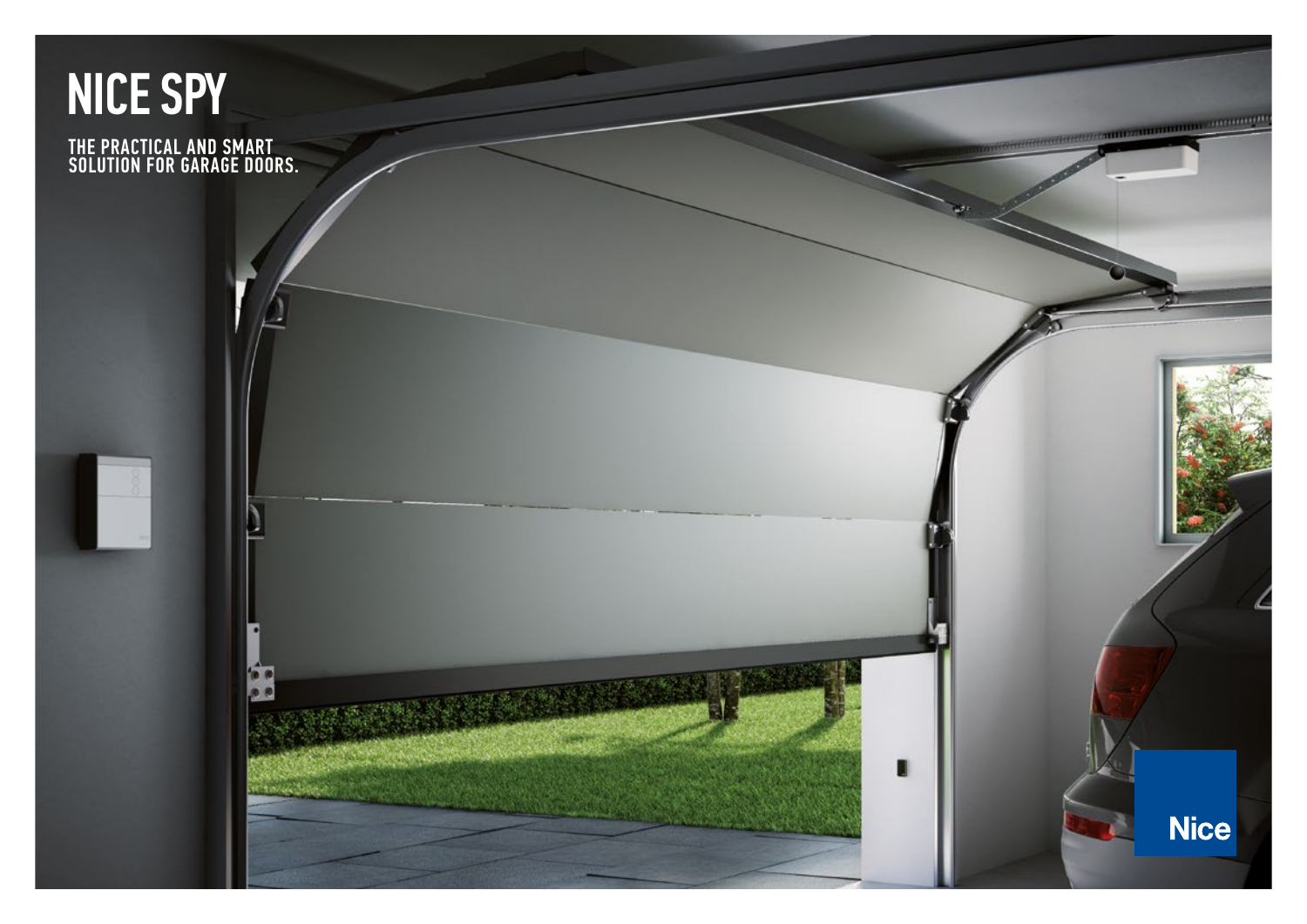## NICE SPY

### THE RANGE OF MOTORS AND CONTROL UNITS WITH A FUNCTIONAL DESIGN. IDEAL FOR RESIDENTIAL APPLICATIONS.



## THE NICE TRAVELLING MOTOR WITH SEPARATE CONTROL UNIT

## CONTROL UNIT LUMINOUS, VERSATILE AND EASY TO PROGRAM

THE UTMOST CARE TO DETAILS, WITH PRACTICAL AND FUNCTIONAL SOLUTIONS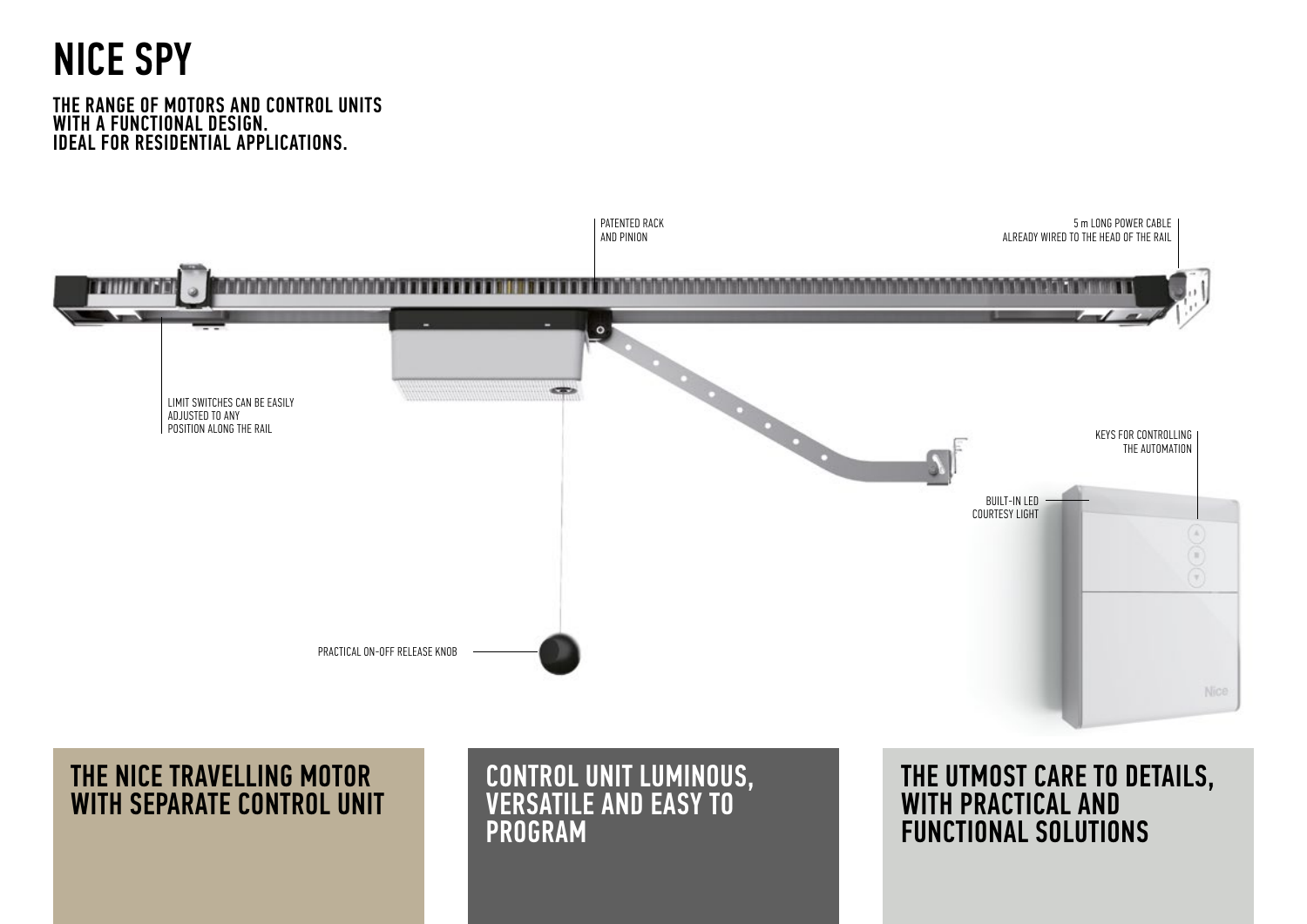

## QUICK TO INSTALL

The motor moves along a rail containing a rack, without chains or other noisy mechanisms to install.

## **SAFE**

24V power supply.

**Obstacle detection function** that immediately reverses movement of the motor if the garage door should come into contact with an obstacle.

ON/OFF release system that allows the motor to be released or blocked in any position along the rail, all in just one simple move.



## **HANDY**

Separate control unit with built-in LED courtesy light and three practical keys to control the automation, always close at hand. More practical and convenient for programming and maintenance.

## SMART

Simple and fast basic programming, using the Quick Setup

procedure: pressing the opening pushbutton, the control unit independently detects all connected devices and the positions of the motor limit switches.

Simplified advanced programming, using O-View.



### SOLUTIONS IN KIT, COMPLETE AND READY TO USE

Motor, control unit, and one two-channel transmitter are available in the kit.

Three models: 550 N motor (SPY550KCE), 650 N motor with Nice BlueBus (SPY650KCE) and 800 N motor with Nice BlueBus (SPY800KCE).

### The rails are available in different sizes:

single 3.2 m long rail, or supplied in two 1.6 m sections plus a 0.8 m extension, to simplify all logistics and installation requirements.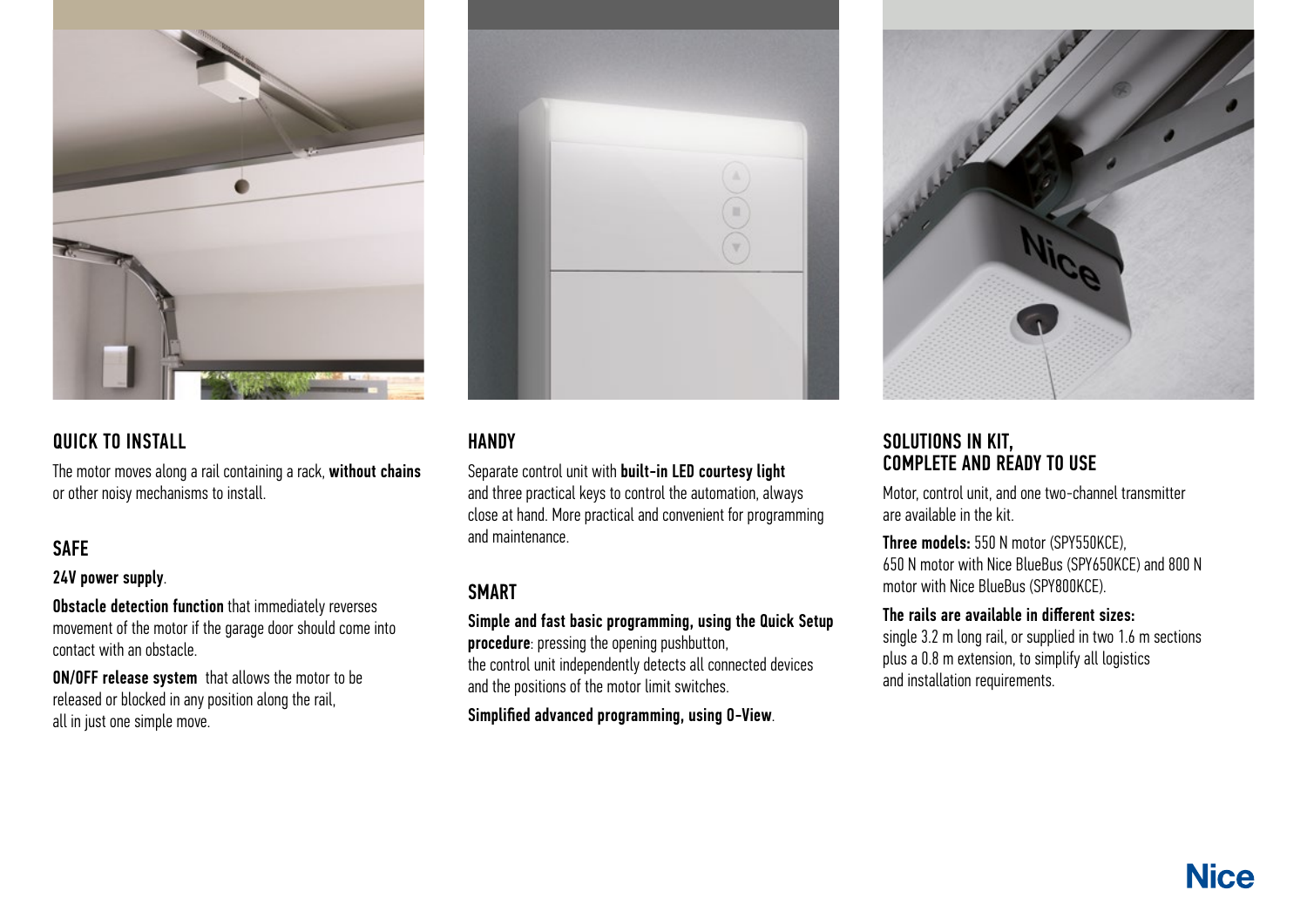## SPY 550

#### OPERA 24V

#### For sectional doors up to 9  $\mathsf{m}^{\scriptscriptstyle{2}}$  and up-and-over doors (including canopy doors) up to 10.5  $m^2$ .

24 Vdc irreversible electromechanical gear motor for residential use, transmission with rack on the rail.

To be combined with SPYRAIL321, SPYRAIL162 and SPYRAIL081 rails.

Functional and stylish: the motor is the only component that moves on the rail, there are no chains or other noisy mechanisms. Ideal for any architectural context.

#### Handy

Separate control unit: more practical and convenient for programming and maintenance. Built-in LED courtesy light. Three practical keys to control the automation.

#### Quick to install

Modular rail with assembly accessories. Limit switches easy to position along the rail with no need to stand and work on the ceiling. No chains or other noisy mechanisms to install.

#### Easy to program

Simple and fast basic programming, using the Quick Setup procedure. Simplified advanced programming, using O-View.

ON/OFF release system: pulling the release knob once releases the motor; pulling it a second time blocks the motor again, in any position along the rail.

Inexpensive to run and environmentally-friendly: when connected to the mains in standby mode, the control unit consumes 1.5 W.

Safe: obstacle detection, motor power monitoring during travel, diagnostic messages via flashing light and courtesy light.

Adjustable acceleration and deceleration at the start and end of each manoeuvre.

Ready for installation of the latest generation 8.2 kOhm resistive sensitive edges.

#### Optimised logistics

For practical management and transport, the rails are available in different sizes: single 3.2 m long rail, or supplied in two 1.6 m sectionsplus a 0.8 m extension.

| CODE      | DESCRIPTION                                                                                                                                                               |
|-----------|---------------------------------------------------------------------------------------------------------------------------------------------------------------------------|
| SPY550KCE | E AUTOMATION OF SECTIONAL AND UP-AND-OVER DOORS, 550 N,<br>KIT<br>FOR<br>THE<br>WITH SPYBOX<br>' AND 1 FLO2RE TRANSMITTER.<br>' INCLUDED<br>CONTROL UNIT<br>`NOT<br>RAILS |
|           |                                                                                                                                                                           |

#### **DAIL FOR SPY.**

| CODE       | DESCRIPTION                                                                                             |  |
|------------|---------------------------------------------------------------------------------------------------------|--|
| SPYRAIL321 | 1 X 3 2 m RAIL WITH ASSEMBLY ACCESSORIES                                                                |  |
| SPYRAIL162 | 2 X 1 6 m RAILS WITH ASSEMBLY ACCESSORIES                                                               |  |
| SPYRAIL081 | 0.8 m EXTENSION WITH ASSEMBLY ACCESSORIES<br>(TO ADD TO THE OTHER RAILS SO AS TO REACH A LENGTH OF 4 m) |  |
|            |                                                                                                         |  |

#### TECHNICAL SPECIFICATIONS

| CODE                         | SPY550KCE      |  |
|------------------------------|----------------|--|
| <b>ELECTRICAL DATA</b>       |                |  |
| POWER SUPPLY (Vac 50/60 Hz)  | $230 \pm 10\%$ |  |
| CURRENT DRAW (A)             | 1.2            |  |
| MAXIMUM POWER (W)            | 200            |  |
| POWER IN STANDBY (W)         | 1.5            |  |
| PERFORMANCE DATA             |                |  |
| MAXIMUM SPEED (M/S)          | 0.15           |  |
| MAXIMUM FORCE (N)            | 550            |  |
| NOMINAL FORCE (N)            | 180            |  |
| WORKING CYCLE (CYCLES/HOUR)  | 20             |  |
| WORKING CYCLE (CYCLES/DAY)   | 200            |  |
| DIMENSIONAL AND GENERAL DATA |                |  |
| INGRESS PROTECTION (IP)      | IP40           |  |
| OPERATING TEMP. (°C MIN/MAX) | $-20 \div +55$ |  |
| PACK DIMENSIONS (mm)         | 380x380x125    |  |
| WEIGHT (kg)                  | 3.2            |  |

#### RAIL TECHNICAL SPECIFICATIONS

| CODE                             | SPYRAIL321          | SPYRAIL162                          | SPYRAIL081* |  |  |  |
|----------------------------------|---------------------|-------------------------------------|-------------|--|--|--|
| <b>TYPE</b>                      | 3.2 m (one section) | $0.8$ m (rails to reach length 4 m) |             |  |  |  |
| INSTALLED RAIL LENGTH (mm)       | 3.270               | 4.075                               |             |  |  |  |
| USEFUL TRAVEL (mm)               | 2.710               | 3.515                               |             |  |  |  |
| WEIGHT (kg)                      | 7.5                 | 8.35                                | 3.3         |  |  |  |
| PACK DIMENSIONS (mm)             | 3.230x110x50        | 1.760x110x50                        | 960x110x50  |  |  |  |
| ACCESSORIES PACK DIMENSIONS (mm) | 400x400x90          |                                     |             |  |  |  |

\*To be used in combination with SPYRAIL321 e SPYRAIL162 rails

#### THE KIT CONTAINS

SPY550 1 X SPY550 GEARMOTOR, 550 N.

**SPYBOX** 1 CONTROL UNIT WITH BUILT-IN LED COURTESY LIGHT AND RECEIVER.



FLO2RE 1 X 433.92 MHz 2 CHANNEL TRANSMITTER.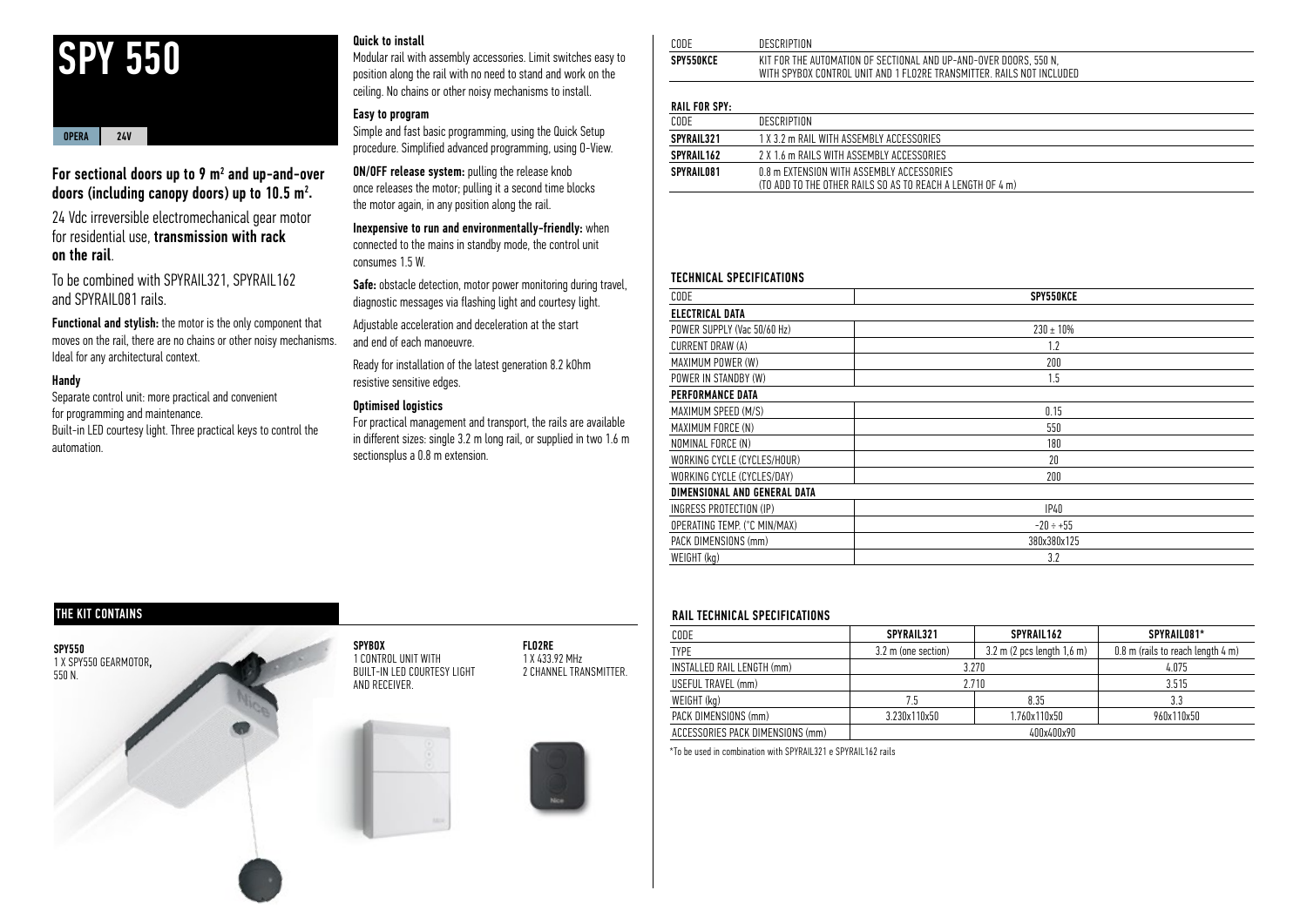

#### SOLEMYO OPERA BLUEBUS 24V

For sectional doors up to 10.5 m<sup>2</sup> (SPY650) and 12.5 m2 (SPY800), up-and-over doors, including canopy doors, up to 11.5 m² (SPY650) and 14 m<sup>2</sup> (SPY800).

24 Vdc irreversible electromechanical gear motor for residential use, transmission with rack on the rail.

To be combined with SPYRAIL321, SPYRAIL162 and SPYRAIL081 rails.

Functional and stylish: the motor is the only component that moves on the rail, there are no chains or other noisy mechanisms. Ideal for any architectural context.

#### Handy

Separate control unit: more practical and convenient for programming and maintenance. Built-in LED courtesy light. Three practical keys to control the automation.

#### Quick to install

Modular rail with assembly accessories. Limit switches easy to position along the rail with no need to stand and work on the ceiling. No chains or other noisy mechanisms to install.

#### Simple to install with the BlueBus system, requiring just two wires for connection between the control unit and the pairs of photocells and other accessories featuring BlueBus technology.

#### Easy to program

Simple and fast basic programming, using the Quick Setup procedure. Simplified advanced programming, using O-View.

ON/OFF release system: pulling the release knob once releases the motor; pulling it a second time blocks the motor again, in any position along the rail.

Inexpensive to run and environmentally-friendly: when connected to the mains in standby mode, the control unit consumes just 0.5 W. When connected to the battery or the Solemyo kit, power consumption in standby mode is reduced to 0.1 W.

No blackouts: operation is guaranteed even when mains power is not available, thanks to the optional PS324 backup battery.

Safe: obstacle detection, motor power monitoring during travel, diagnostic messages via flashing light and courtesy light.

Adjustable acceleration and deceleration at the start and end of each manoeuvre.

Ready for installation of the latest generation 8.2 kOhm resistive sensitive edges.

#### Optimised logistics

For practical management and transport, the rails are available in different sizes: single 3.2 m long rail, or supplied in two 1.6 m sectionsplus a 0.8 m extension.

| CODE      | DESCRIPTION                                                                                                                                 |
|-----------|---------------------------------------------------------------------------------------------------------------------------------------------|
| SPY650KCE | KIT FOR THE AUTOMATION OF SECTIONAL AND UP-AND-OVER DOORS, 650 N.<br>WITH SPYBOXB CONTROL UNIT AND 1 FLO2RE TRANSMITTER. RAILS NOT INCLUDED |
| SPY800KCE | KIT FOR THE AUTOMATION OF SECTIONAL AND UP-AND-OVER DOORS, 800 N.<br>WITH SPYBOXB CONTROL UNIT AND 1 FLO2RE TRANSMITTER. RAILS NOT INCLUDED |
|           |                                                                                                                                             |

#### RAIL FOR SPY:

| CODE        | DESCRIPTION                                                                                             |
|-------------|---------------------------------------------------------------------------------------------------------|
| SPYRAIL321  | 1 X 3 2 m RAIL WITH ASSEMBLY ACCESSORIES                                                                |
| SPYRAIL 162 | 2 X 1 6 m RAILS WITH ASSEMBLY ACCESSORIES                                                               |
| SPYRAIL081  | 0.8 m EXTENSION WITH ASSEMBLY ACCESSORIES<br>(TO ADD TO THE OTHER RAILS SO AS TO REACH A LENGTH OF 4 m) |
|             |                                                                                                         |

#### TECHNICAL SPECIFICATIONS

| CODE                         | SPY650KCE | SPY800KCE      |
|------------------------------|-----------|----------------|
| ELECTRICAL DATA              |           |                |
| POWER SUPPLY (Vac 50/60 Hz)  |           | $230 \pm 10\%$ |
| CURRENT DRAW (A)             | 1.4       | 1.6            |
| MAXIMUM POWER (W)            | 250       | 300            |
| POWER IN STANDBY (W)         | 0.5       | 0.5            |
| <b>PERFORMANCE DATA</b>      |           |                |
| MAXIMUM SPEED (M/S)          | 0.15      | 0.14           |
| MAXIMUM FORCE (N)            | 650       | 800            |
| NOMINAL FORCE (N)            | 200       | 250            |
| WORKING CYCLE (CYCLES/HOUR)  | 30        | 30             |
| WORKING CYCLE (CYCLES/DAY)   | 300       | 300            |
| DIMENSIONAL AND GENERAL DATA |           |                |
| INGRESS PROTECTION (IP)      |           | IP40           |
| OPERATING TEMP. (°C MIN/MAX) |           | $-20 \div +55$ |
| PACK DIMENSIONS (mm)         |           | 380x380x125    |
| WEIGHT (kg)                  | 3.2       | 3.4            |
|                              |           |                |

#### THE KIT CONTAINS **THE KIT CONTAINS**

| CODE                             | SPYRAIL321          | SPYRAIL162                        | SPYRAIL081* |  |  |  |
|----------------------------------|---------------------|-----------------------------------|-------------|--|--|--|
| <b>TYPE</b>                      | 3.2 m (one section) | 0.8 m (rails to reach length 4 m) |             |  |  |  |
| INSTALLED RAIL LENGTH (mm)       | 3.270               | 4.075                             |             |  |  |  |
| USEFUL TRAVEL (mm)               | 2.710               | 3.515                             |             |  |  |  |
| WEIGHT (kg)                      | 7.5                 | 8.35                              | 3.3         |  |  |  |
| PACK DIMENSIONS (mm)             | 3.230x110x50        | 1.760x110x50                      | 960x110x50  |  |  |  |
| ACCESSORIES PACK DIMENSIONS (mm) |                     |                                   |             |  |  |  |

\*To be used in combination with SPYRAIL321 e SPYRAIL162 rails

SPY650KCE: 1 SPY650 GEARMOTOR, 650 N.

SPY800KCE: 1 SPY800 GEARMOTOR, 800 N.

SPYBOXB 1 CONTROL UNIT WITH BUILT-IN LED COURTESY LIGHT, RECEIVER OR OXI CONNECTION, AND BACKUP BATTERIES.





1 X 433.92 MHz 2 CHANNEL **TRANSMITTER** 

FLO2RE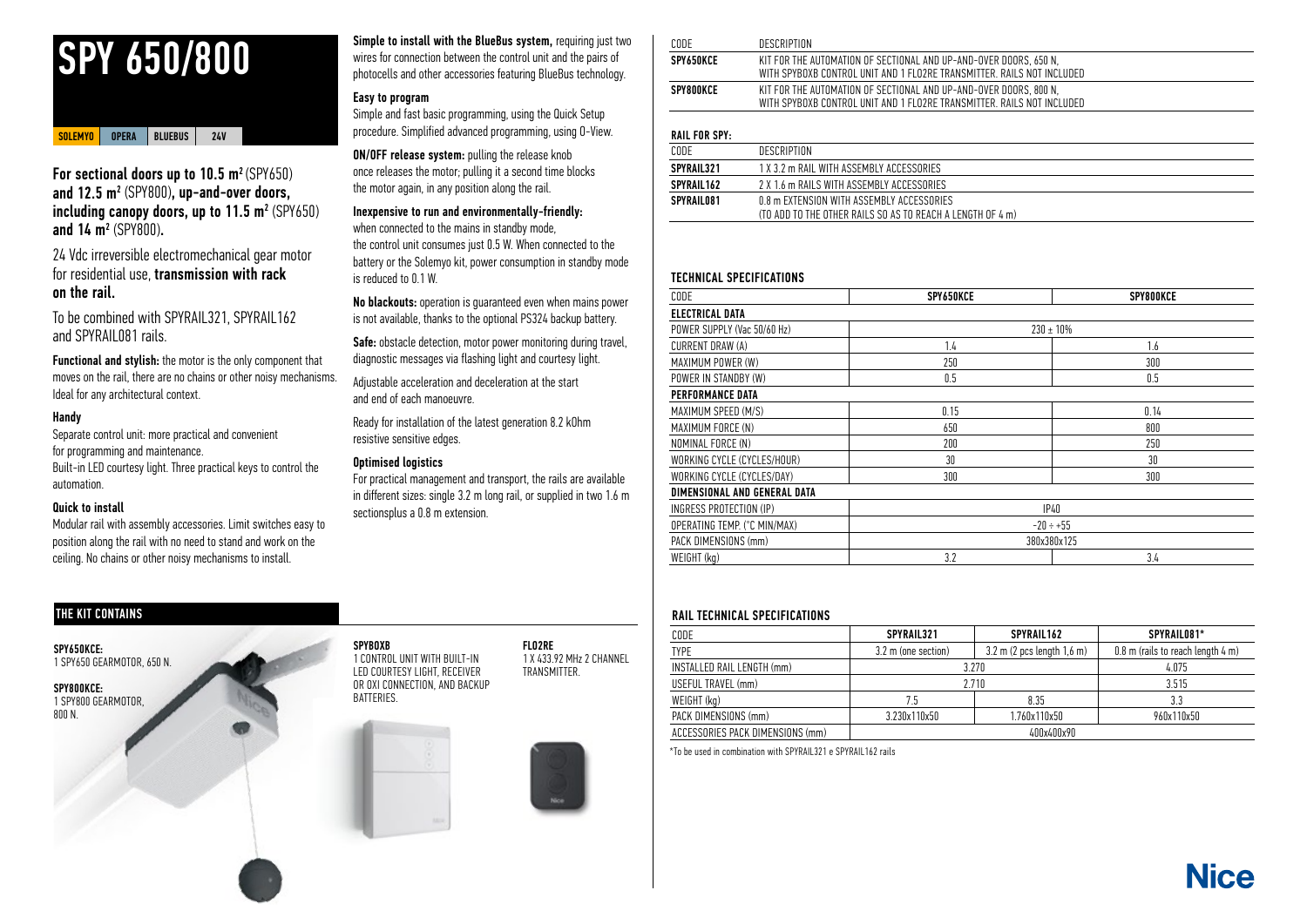DIMENSIONS



| Using the maximum travel                               |   |   |                                                                   |   |           |                |  |  |
|--------------------------------------------------------|---|---|-------------------------------------------------------------------|---|-----------|----------------|--|--|
|                                                        |   |   |                                                                   |   | SECTIONAI |                |  |  |
|                                                        | Н | W | Н                                                                 | W | Н         | W              |  |  |
| SPY550 with 3.2 m rail                                 |   |   | $2.3 \text{ m}$ 3.5 m $2.8 \text{ m}$ 3.5 m $2.5 \text{ m}$ 3.6 m |   |           |                |  |  |
| SPY550 with 4 m rail                                   |   |   | $3.1 \text{ m}$ 2.6 m $3.5 \text{ m}$ 2.9 m $3.3 \text{ m}$ 2.8 m |   |           |                |  |  |
| SPY650 with 3.2 m rail                                 |   |   | 2.3 m 4 m 2.8 m 4 m 2.5 m 4.2 m                                   |   |           |                |  |  |
| SPY650 with 4 m rail                                   |   |   | $3.1 m$ 3 m $3.5 m$ 3.3 m $3.3 m$ 3.2 m                           |   |           |                |  |  |
| SPY800 with 3.2 m rail                                 |   |   | $2.3 m$ 5 m $2.8 m$ 5 m $2.5 m$                                   |   |           | 5 <sub>m</sub> |  |  |
| SPY800 with 4 m rail 3.1 m 3.7 m 3.5 m 4 m 3.3 m 3.8 m |   |   |                                                                   |   |           |                |  |  |

#### INSTALLATION DIAGRAM

্ত



#### UTILISATION LIMITS

 $125$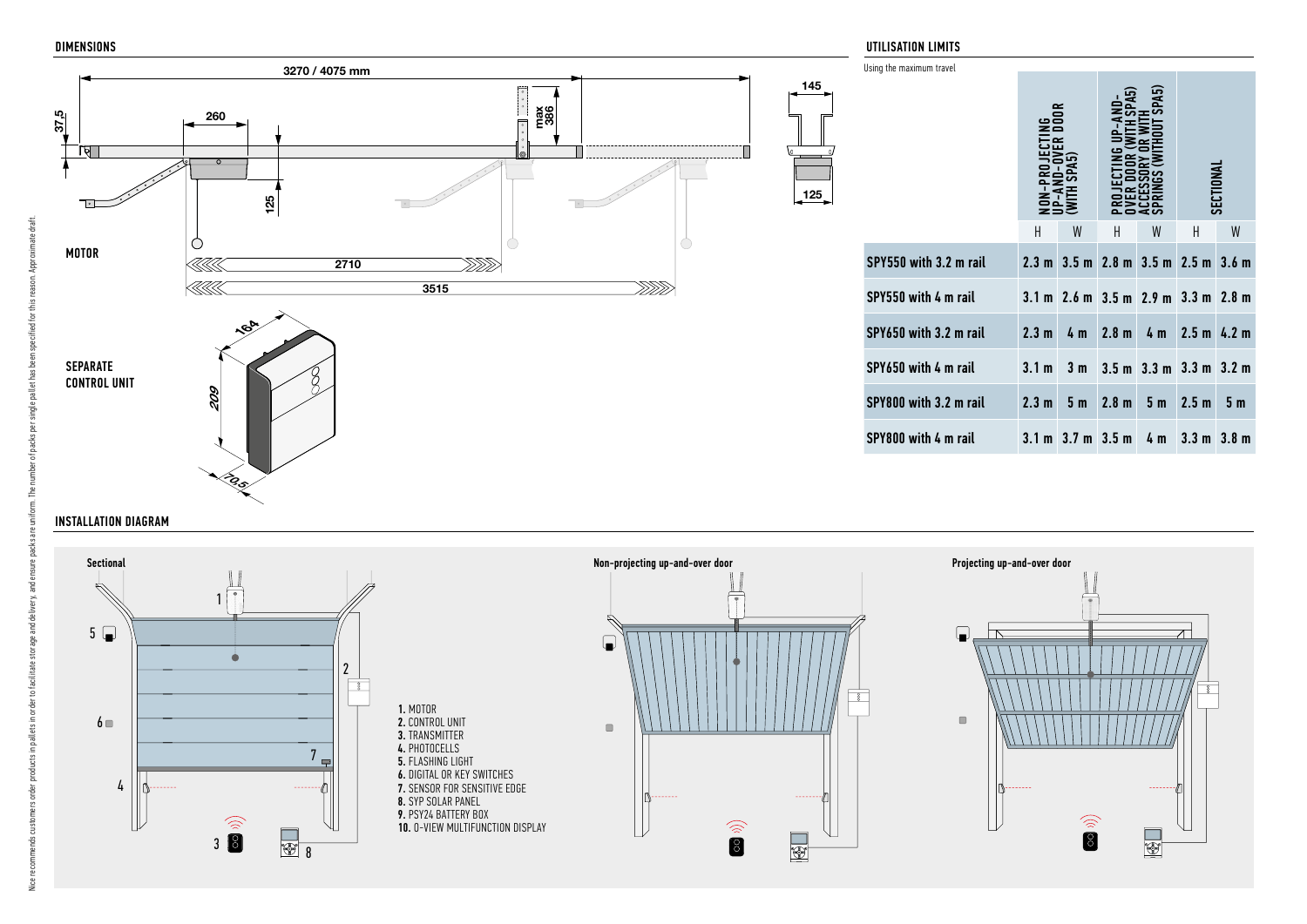#### COMPATIBILITY TABLE WITH CONTROL SYSTEMS AND ACCESSORIES

|                | <b>RECEIVER</b>   |             |   |        |                              | <b>TRANSMITTER</b> |         |   | <b>PHOTOCELLS</b> |   |   |    |        |             |                                            | <b>FLASHING LIGHT</b>              |              |                                    |   |        |   |   |
|----------------|-------------------|-------------|---|--------|------------------------------|--------------------|---------|---|-------------------|---|---|----|--------|-------------|--------------------------------------------|------------------------------------|--------------|------------------------------------|---|--------|---|---|
| CODE           | $\ast$<br>.≘<br>İ | <b>SMXI</b> | ឨ | 툴<br>훉 | $\star$<br>$\star$<br>뽛<br>돉 | ≃<br>문<br>줂        | NICEWAY | Ĕ | 。<br>留            | 로 | 롭 | Se | œ<br>횝 | $\sim$<br>롧 | 0<br>$\overline{\phantom{0}}$<br><u>ជា</u> | 0<br>$\overline{\phantom{0}}$<br>E | <b>F210B</b> | $\bullet$<br>0<br>-<br>$\sim$<br>ᆮ | ᆷ | ಸ<br>ᆸ | 岊 | ¥ |
| <b>SPYBOX</b>  |                   |             |   |        |                              |                    |         |   |                   |   |   |    |        |             |                                            |                                    |              |                                    |   |        |   |   |
| <b>SPYBOXB</b> |                   |             |   |        |                              |                    |         |   |                   |   |   |    |        |             |                                            |                                    |              |                                    |   |        |   |   |

\*Radio receiver incompatible with Opera system

\*\*ERA ONE remote controls, when used with SPYBOX, work as ERA FLOR models.

#### ACCESSORIES FOR SPY550



SPA5

PCS./PACK 1





OSCILLATING ARM SLIDING ON BEARINGS WITH OPTIMISED STRUCTURE FOR PROJECTING UP-AND-OVER DOORS. SPA6 LARGE 585 mm LONG CONNECTING ARM. PCS./PACK 1

KI1 OUTSIDE RELEASE KIT WITH METAL PULL-CORD AND LOCK AND KEY. PCS./PACK 1

SPA2 KIT FOR UNLOCKING FROM THE OUTSIDE WITH CABLE. PCS./PACK 1

IBT4N INTERFACE FOR CONNECTING THE O-VIEW PROGRAMMING UNIT. PCS./PACK 1

TS SIGNBOARD. PCS./PACK 1

#### ACCESSORIES FOR SPY650 AND SPY800



**Nice**